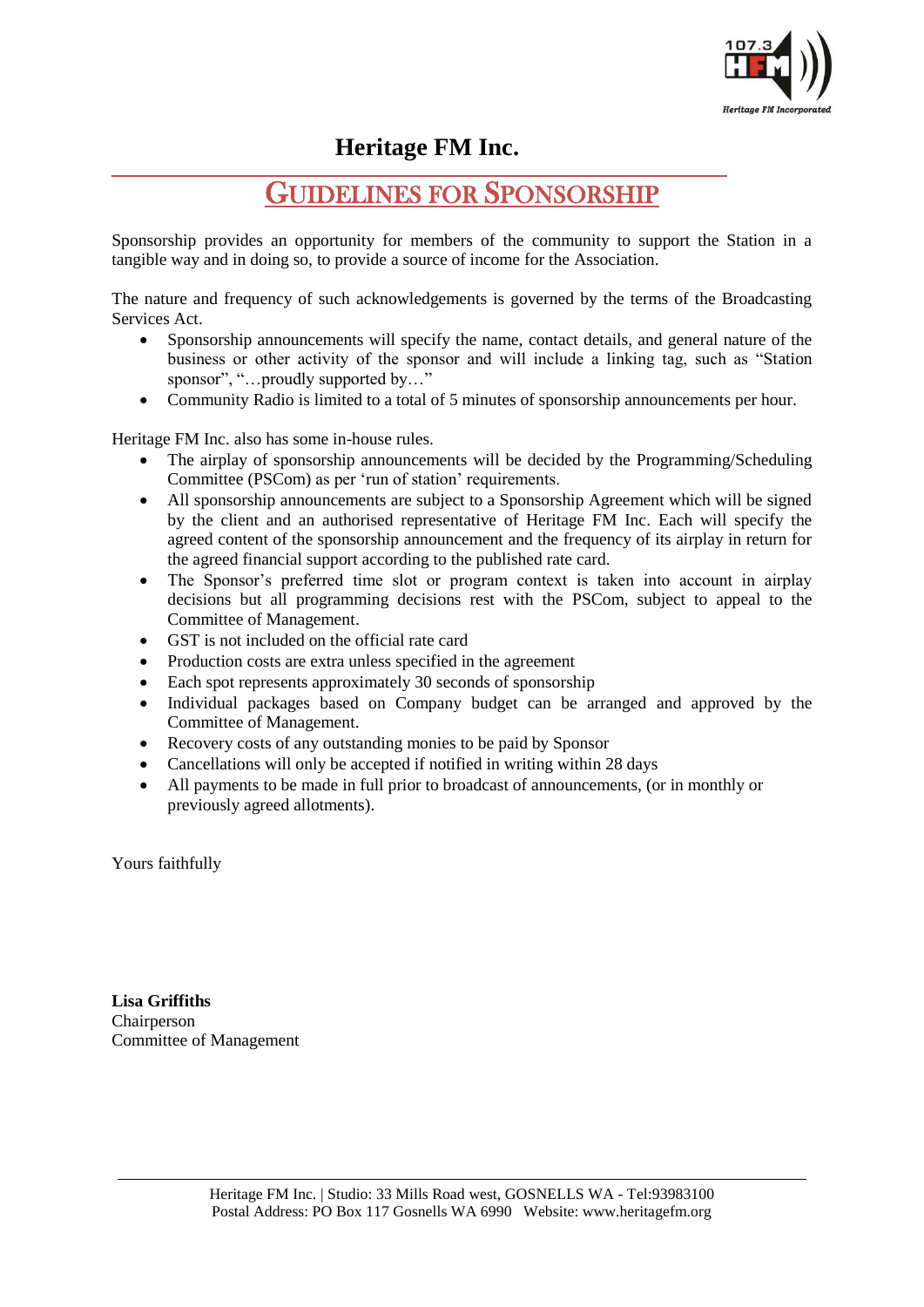## **Heritage FM Inc. Rate Card**



#### **All payments to be made in full prior to broadcast of announcements**

| <b>PACKAGES</b>                                                                   | <b>DURATION</b>                            | <b>SPOTS</b>                                                                            | <b>RATE</b>                                                                   | <b>PRODUCTION</b>                                            | <b>TOTAL</b>                                                        |
|-----------------------------------------------------------------------------------|--------------------------------------------|-----------------------------------------------------------------------------------------|-------------------------------------------------------------------------------|--------------------------------------------------------------|---------------------------------------------------------------------|
|                                                                                   |                                            |                                                                                         |                                                                               | <b>COST</b>                                                  |                                                                     |
| <b>Nickel</b><br>(New Clients<br>Only)                                            | 6 Weeks                                    | 30 per week+10<br>free Bonus Fill<br><b>Spots</b>                                       | \$50 Cost per week<br>$($1.67$ per spot)                                      | <b>Includes 1 Free</b><br>Production<br>(In House)           | $$300.00 + GST$                                                     |
| (1 Use Only)<br><b>Bronze</b>                                                     | 12 Weeks                                   | $26$ per week + $8$<br>free Bonus Fill<br><b>Spots</b>                                  | \$50 Cost per week<br>$($1.92$ per spot)                                      | $+10$ Script<br>$+$ \$20 voice<br>(In House if<br>requested) | $$600.00 +$<br>production +<br><b>GST</b>                           |
| <b>Silver</b>                                                                     | 26 Weeks                                   | 25 per week<br>$+10$ free Bonus<br>spots                                                | \$39.73 Cost per<br>week $(\$1.59$ per<br>spot)                               | \$10 Script<br>$+$ \$20 Voice<br>(In House if<br>requested)  | $$1033.00 +$<br>production +<br><b>GST</b>                          |
| Gold                                                                              | 52 Weeks                                   | 30 per week<br>+ free Block Fill<br><b>Bonus Spots</b>                                  | \$45.29 Cost per<br>week $($1.51$ per<br>spot)                                | Includes $2x$<br><b>Free Production</b><br>(In House)        | $$2355.00 +$<br><b>GST</b>                                          |
| <b>Platinum</b>                                                                   | 104 Weeks                                  | $30$ per week +<br>free Block Fill<br><b>Bonus</b> Spots                                | \$38.46 Cost per<br>week<br>$($1.28$ per spot)                                | Includes 2 x<br><b>Free Production</b><br>(In House)         | $$4000.00 +$<br><b>GST</b>                                          |
| <b>Copper</b><br>(Events)                                                         | 4 Weeks                                    | 20 per week $+5$<br>free Bonus<br>Spots                                                 | \$62.50 Cost per<br>week<br>$(\$3.12$ per spot)                               | $+10$ Script<br>+20 Voice<br>(In House if<br>requested)      | $$250.00 +$<br>production +<br><b>GST</b>                           |
| <b>HFM</b><br>Program<br><b>Sponsor</b><br>(based on 1<br>hour weekly<br>program) | 12 months (2)<br>$x$ 6 months<br>payments) | 2 x spots per<br>hour during<br>sponsored<br>$program + Corp.$<br>mem'ship ads<br>daily | \$260.00 Cost per 6<br>months (\$5 per spot<br>each week). Non-<br>refundable | $+10$ Script<br>+20 Voice<br>(In House if<br>requested)      | 1 x \$150.00<br>$+2 \times $260.00 +$<br>production +<br><b>GST</b> |
| Corporate<br><b>Members</b>                                                       | 12 Months                                  |                                                                                         | 2x daily business<br>acknowledgements                                         | Includes<br>production                                       | \$150 pa.                                                           |
| <b>Outside</b><br><b>Broadcast</b>                                                | Daily During<br>Event                      | As Negotiated                                                                           | As Negotiated                                                                 | As Negotiated<br>$+GST$                                      |                                                                     |

 Bonus spots only apply where payment is made in advance (Block fill means where empty spots occur in the hourly sponsorship programming your message will be included)

 $\bullet$  The station has the facilities for producing high quality promotion to suit your needs.

### **Payments to: Heritage FM Inc. Bendigo BSB 633000, Account No. 130368335**

OR - post to: Heritage FM Inc. PO Box 117, Gosnells WA 6990